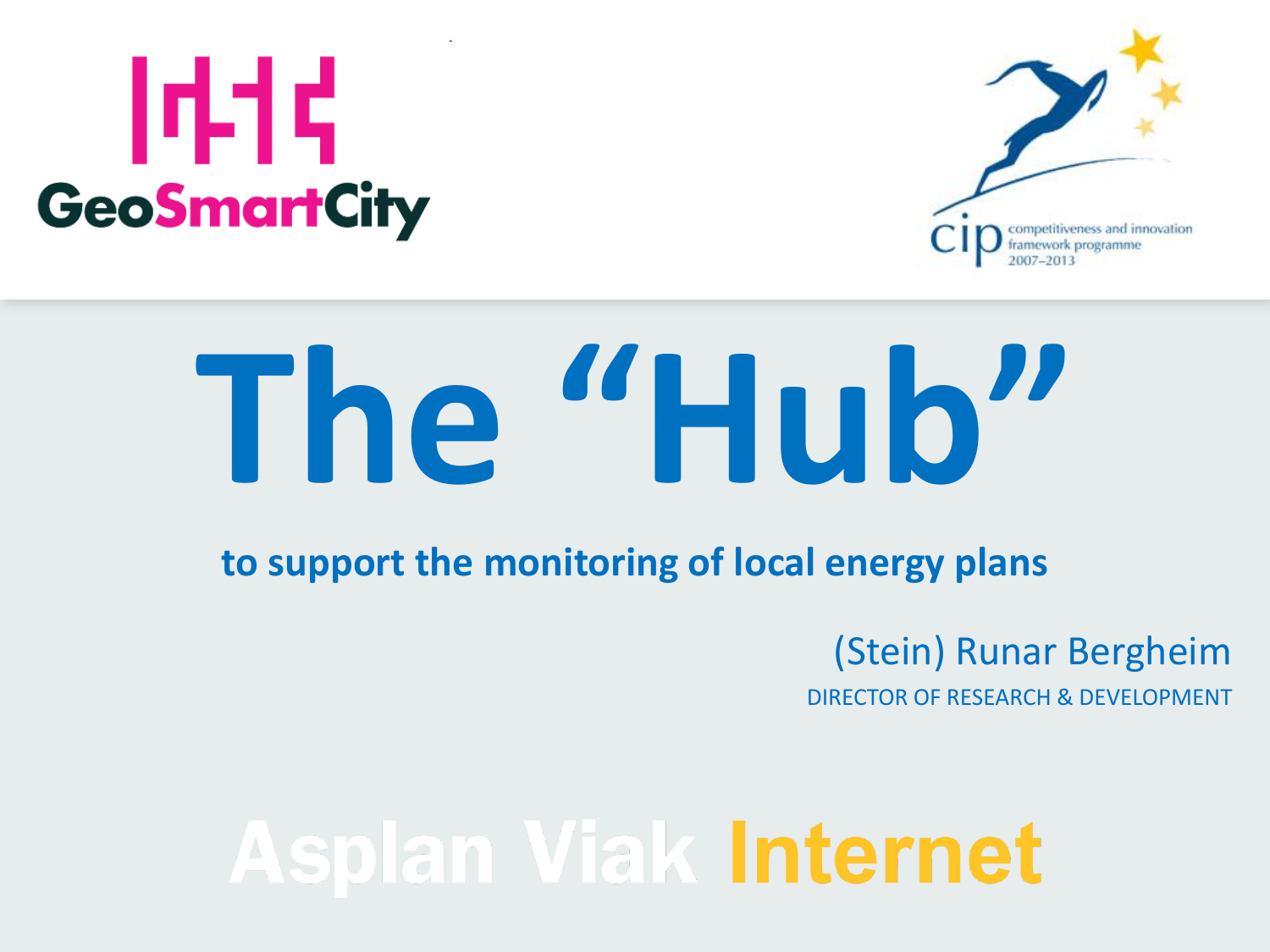



#### **Overview**

## **What problem does the Hub address**: European Data Infrastructures

### **What is the Hub**, why is it needed and how is it different

**What will the Hub do**, features, services **How to learn more**, contribute (or merely lurch in the shadows) as we proceed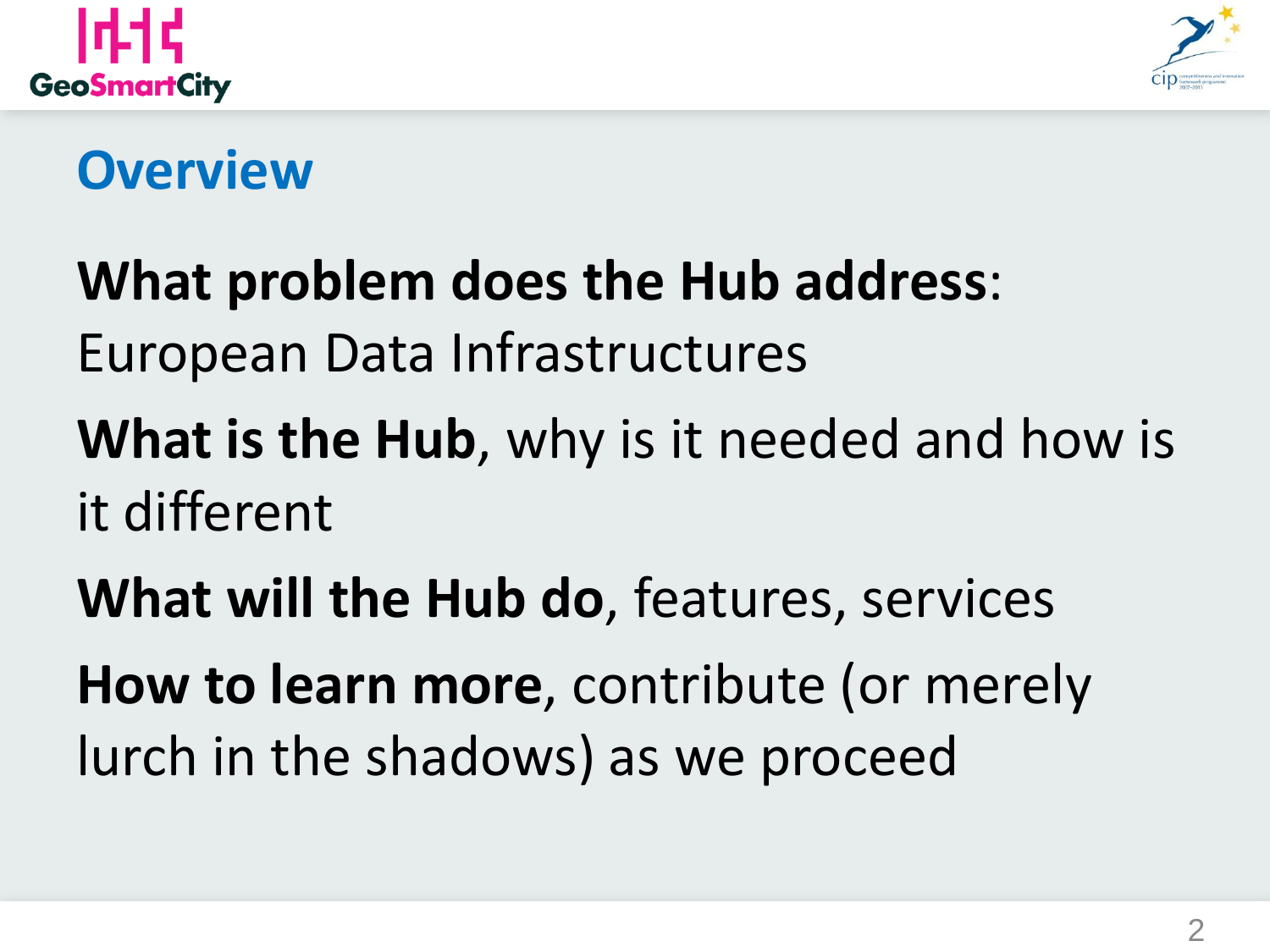



#### **The challenge of European Data Infrastructures**

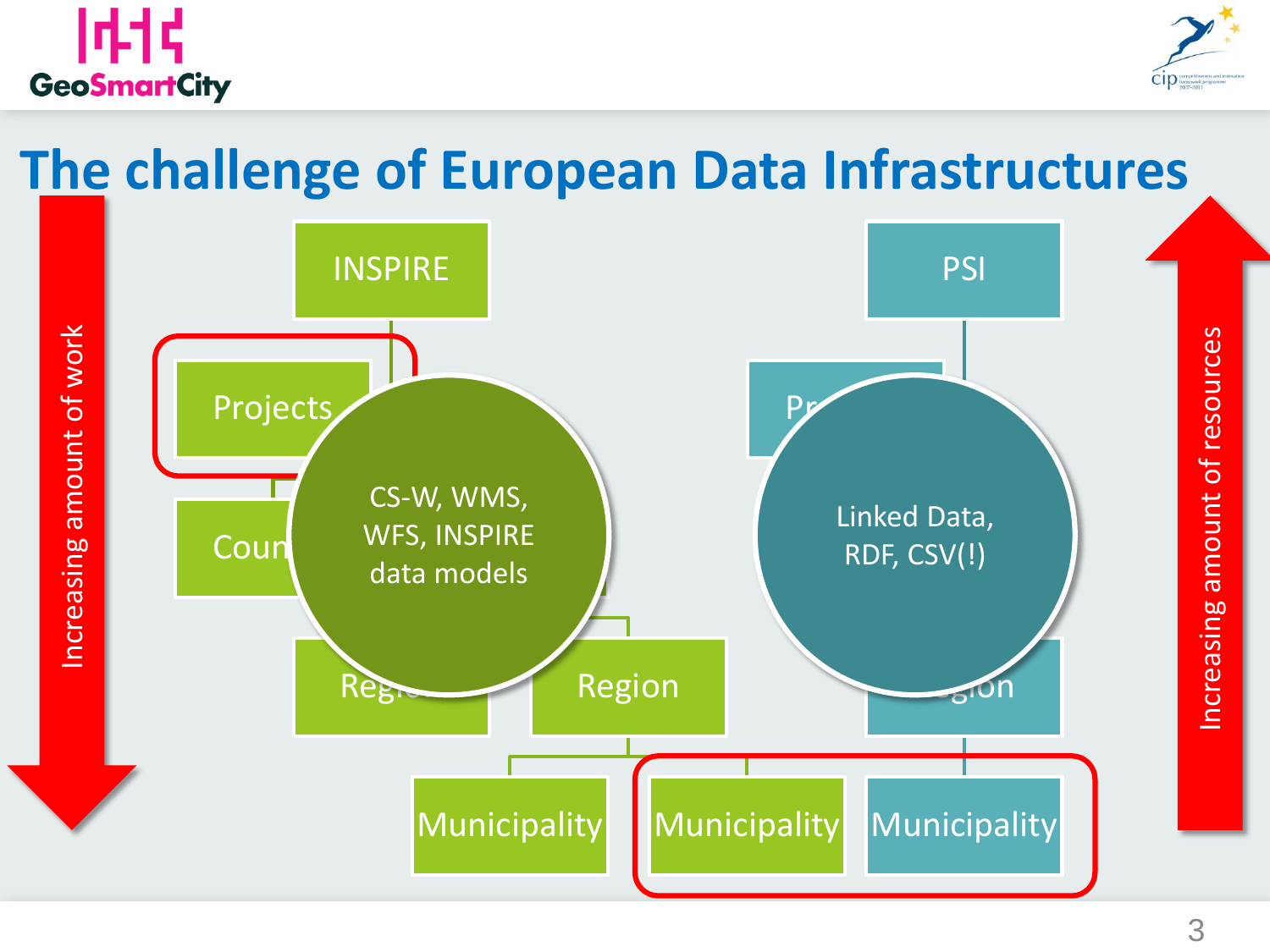



### **The Hub: a manageable geospatial platform**

#### Feature rich

- «All the» geospatial FLOSS components
- Supports mulitple data infrastructures

### Robust

Solid integration

## Scalable

 Can be extended to support larger volumes

### Manageable

 Easy to update, maintain, separation of applications from data

**FLOSS** 

## **Useful (rather than Exciting?)**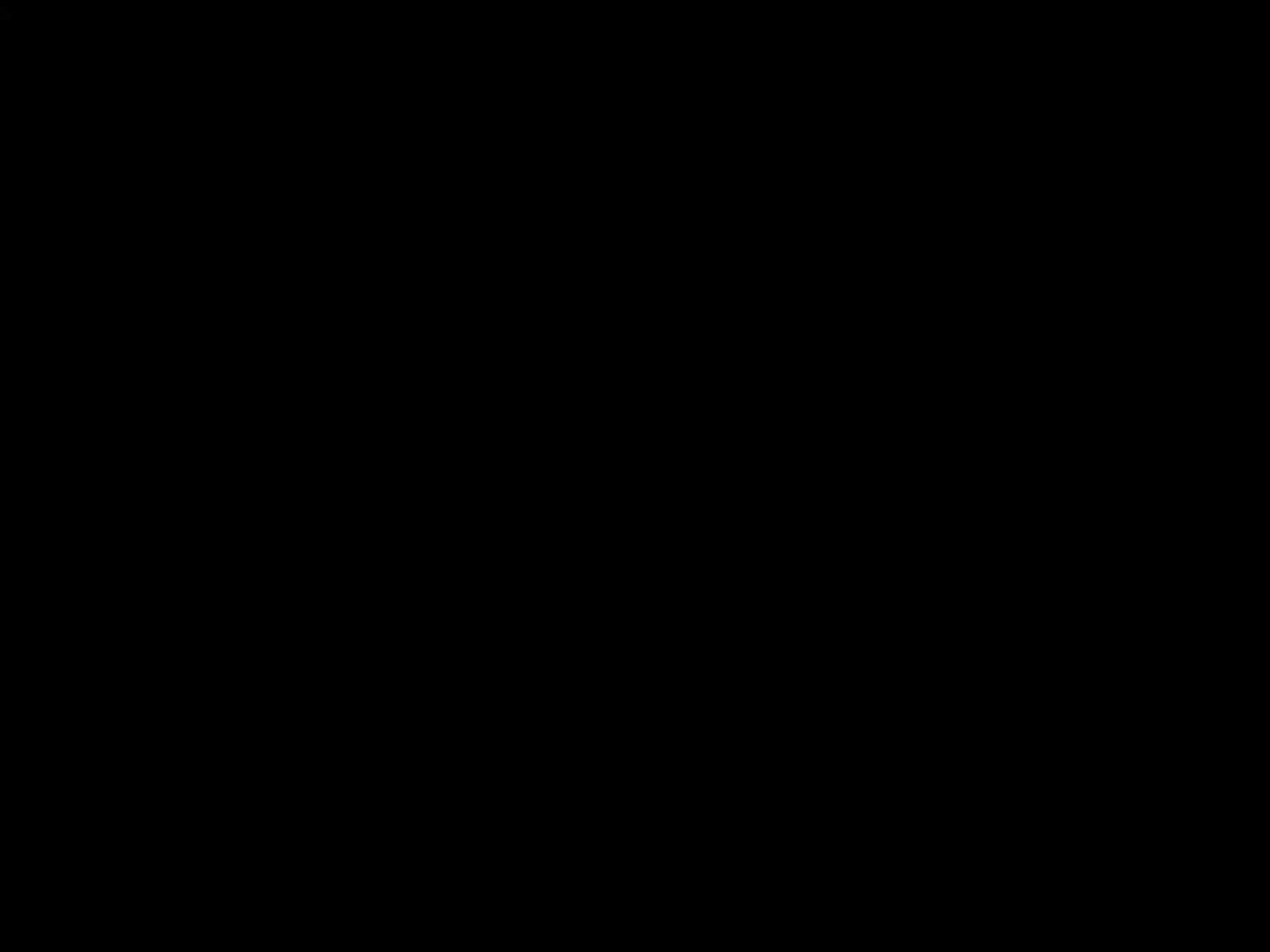



## In short: **A geospatial FLOSS platform to effortlessly deploy, trust and build on**

**Asplan Viak Internet**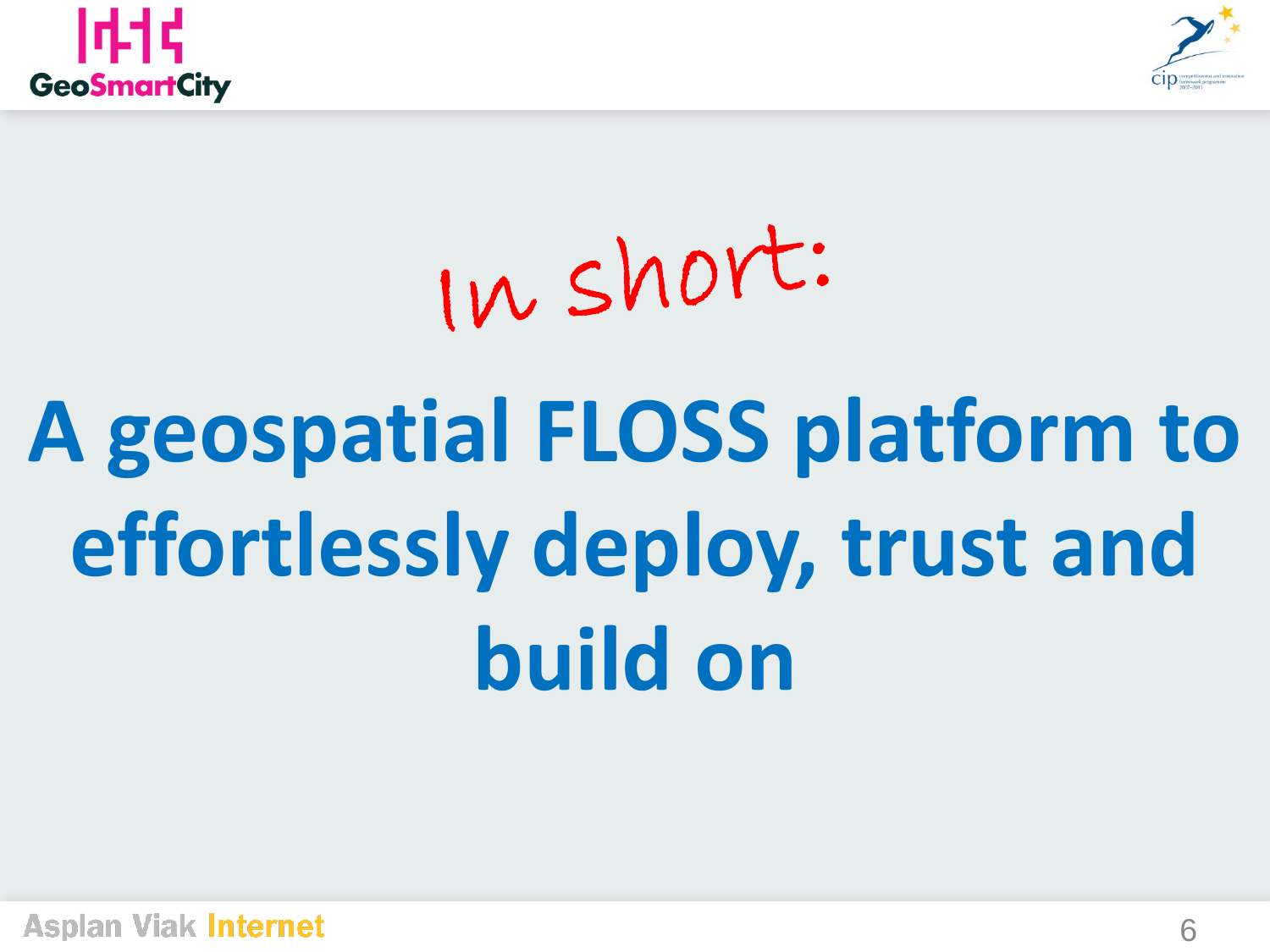#### 时代 **GeoSmartCity**





#### **Virtual, physical data layer** 7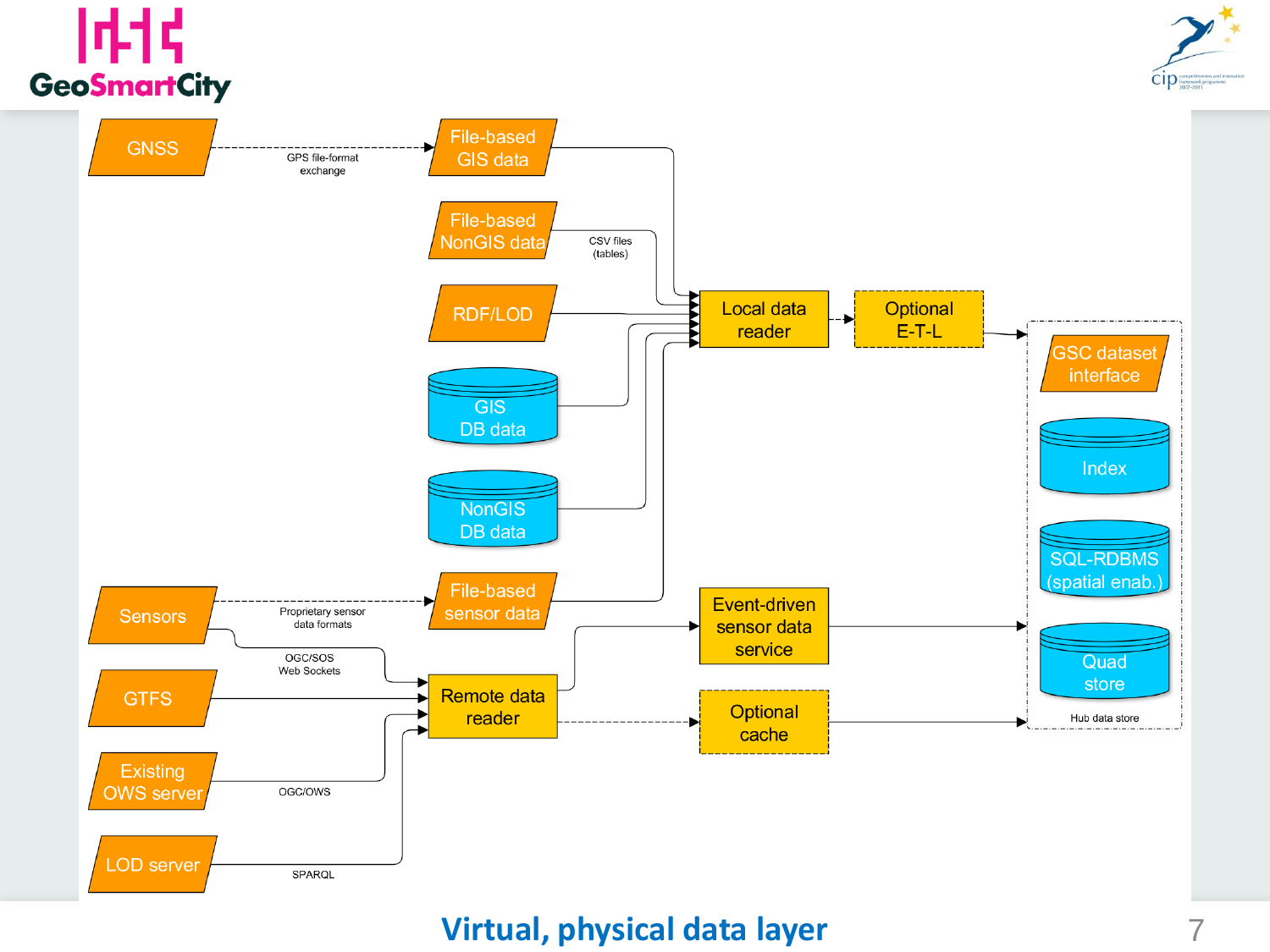





#### **Registry & Services** 8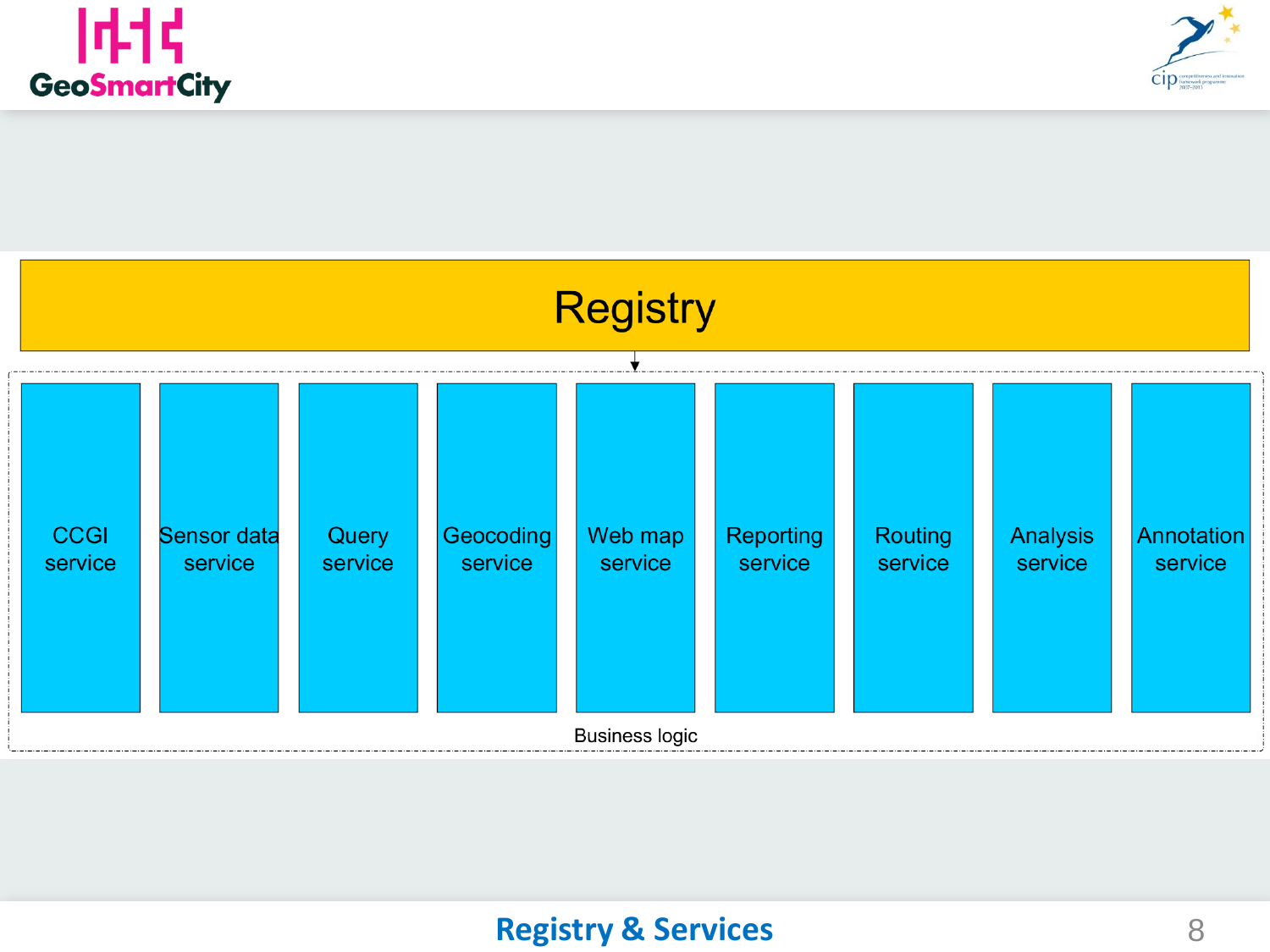





#### **Registry & Data Administration** 9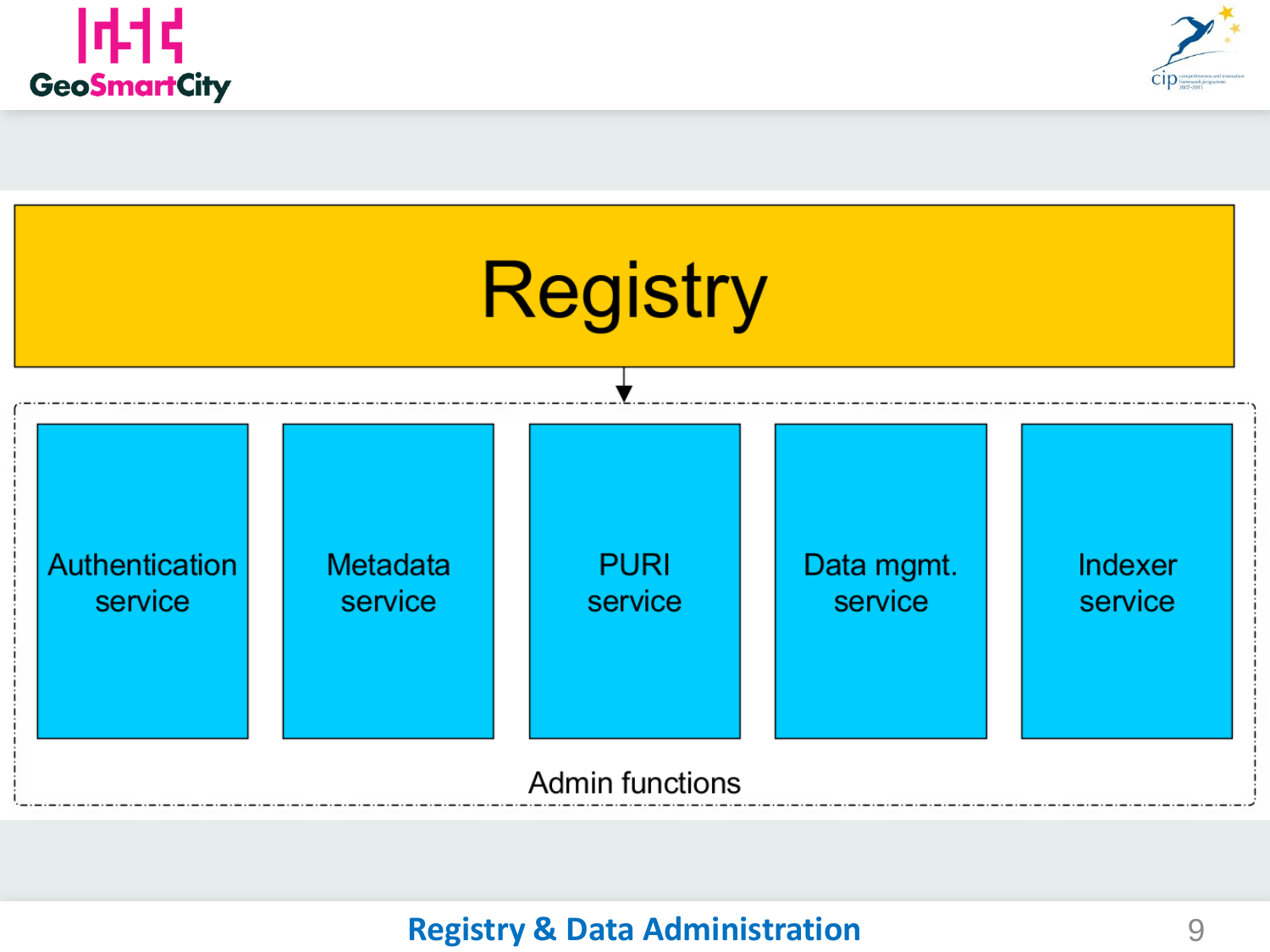





#### **API, JS library & End-User Apps** 10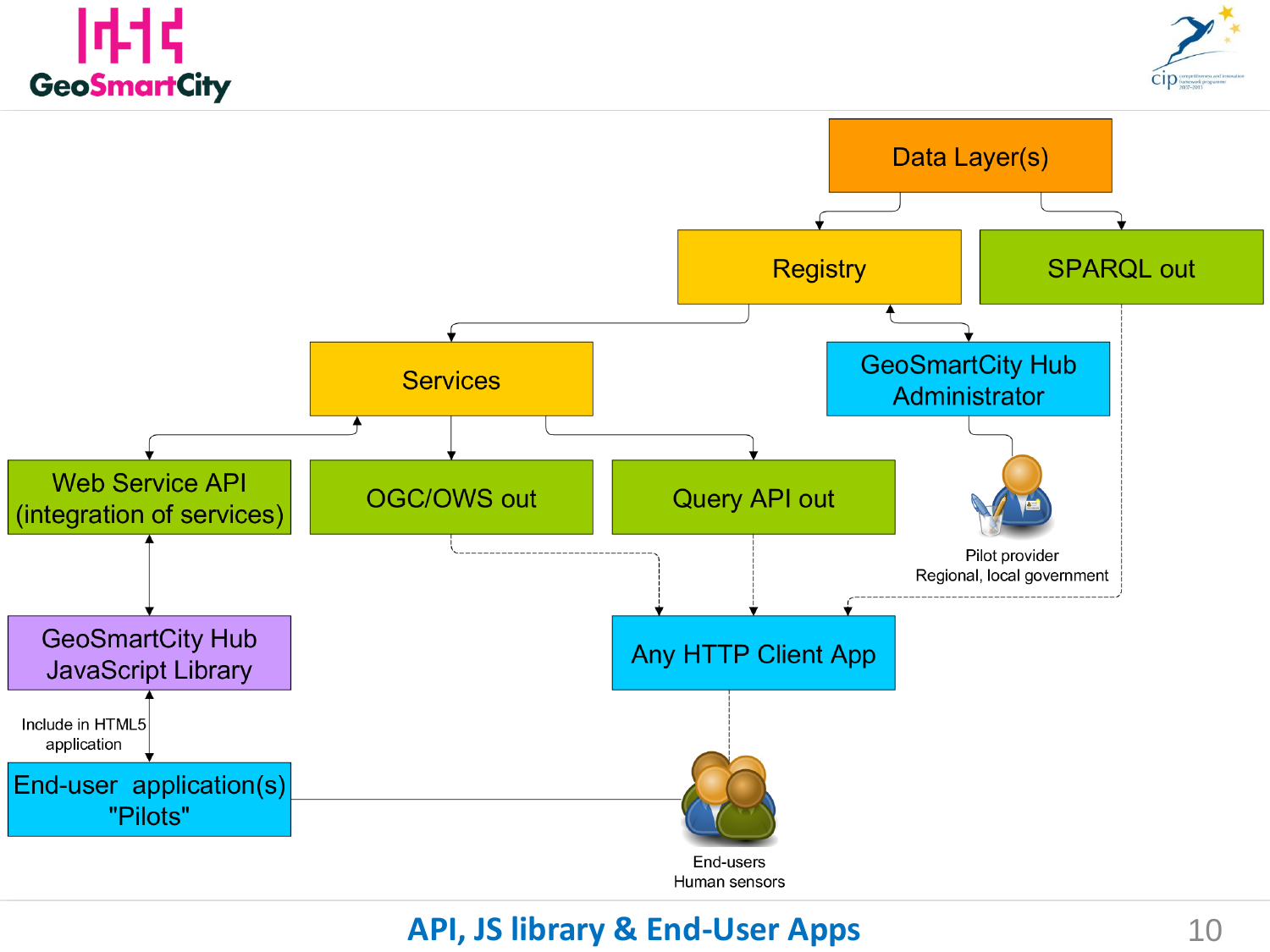



#### **Component Selection Criteria**

| Priority 1<br>Existing component that can be<br>used directly is available                 |                                                          |                                           |
|--------------------------------------------------------------------------------------------|----------------------------------------------------------|-------------------------------------------|
| <b>Priority 2a</b><br><b>Existing component that</b><br>requires extension is<br>available | <b>Priortity 2b</b><br><b>Custom integration</b><br>code | <b>GeoSmartCity</b><br><b>Virtual Hub</b> |
| Priority 3<br>No, existing components available,<br>custom development required            |                                                          |                                           |

Apache, Tomcat, GeoServer, PostgreSQL, PostGIS, Virtuoso + 10-15 others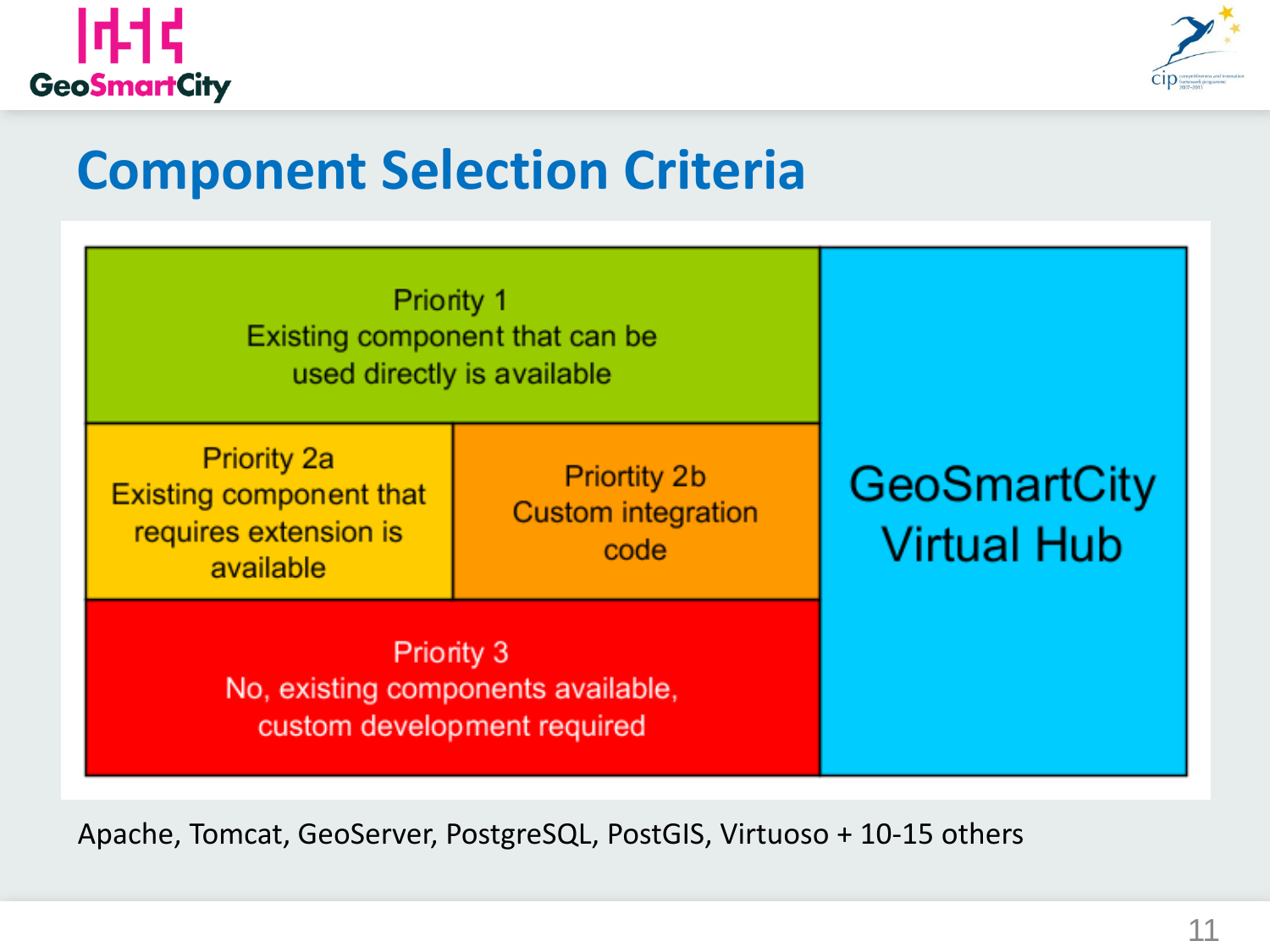## **Yet another platform to bind them all?**